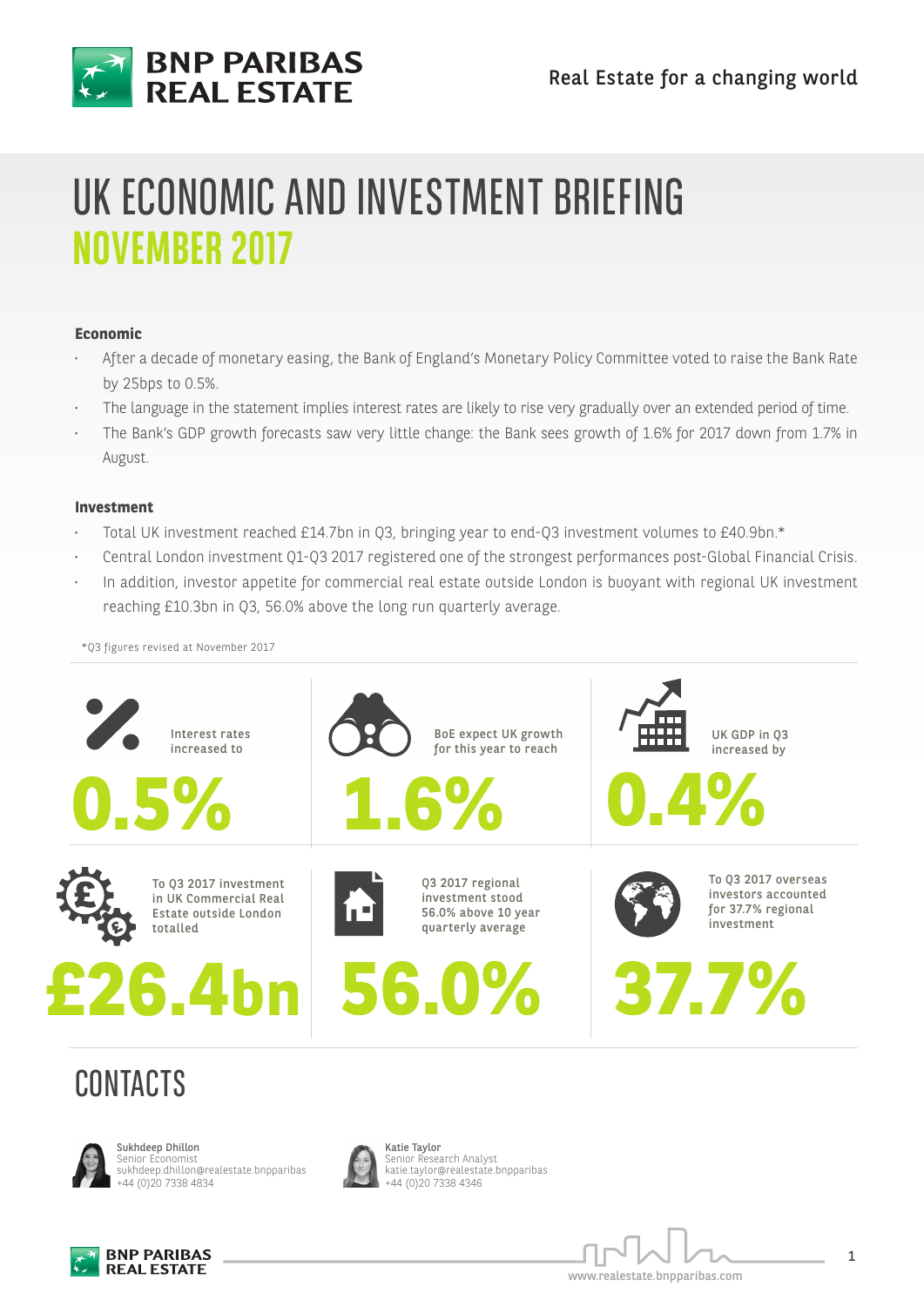## UK ECONOMIC UPDATE

### The Bank of England raised interest rates for the first time in more than 10 years

After a decade of monetary easing, the Bank of England's (BoE) Monetary Policy Committee (MPC) voted to raise the Bank Rate by 25bps to 0.5%.

### **''After a decade of monetary easing, the Bank of England's Monetary Policy Committee voted to raise the Bank Rate by 25bps to 0.5%."**

The MPC voted unanimously to maintain the stock of government bond QE purchases at GBP435bn and the stock of corporate bonds at GBP10bn.

The language in the statement implies interest rates are likely to rise very gradually over an extended period of time - as a result the markets pushed back expectations for the next rate rise by one month to November 2018.

The initial market reaction saw a slightly weaker sterling, down around 1.6% against the euro and around 1.2% lower against the dollar. Even though the rate rise was largely priced in, the currency markets interpreted the MPC's commentary as indicating that another rate rise is off the table for the foreseeable future.

### **''UK GDP increased by 0.4% q-o-q in Q3, 0.1pp above consensus. The annual growth rate was steady at 1.5%."**

One reason why the rise in interest rates was largely expected was the moderate improvement in economic growth. UK GDP increased by 0.4% q-o-q in Q3, 0.1pp above consensus. The annual growth rate was steady at 1.5%.

In terms of the sector breakdown, the manufacturing sector returned to growth, rising 1% q-o-q in Q3 after a 0.3% fall in Q2. The service sector grew 0.4% q-o-q, a slight increase in the pace of growth from the first half of this year. Construction output, however, declined.

Secondly, unemployment has been falling despite the modest pace of growth. In August - two months into the third quarter - unemployment fell to a 42-year low of 4.3%.

Focusing now on the Bank's growth forecasts, recent figures show very little change. The Bank sees growth of 1.6% for 2017 (down from 1.7% in August), but unchanged at 1.6% and 1.7% for 2018 and 2019. The growth forecasts continue to be predicated on a relatively smooth Brexit.

With regards to inflation, as was largely expected the Bank has raised its near term forecasts, with inflation now forecast to peak at 3% in Q4 2017 (up from 2.75% in August). This is likely to be largely reflective of the rise in global oil prices (+14%) since August.

**''The language in the statement implies interest rates are likely to rise very gradually over an extended period of time."**